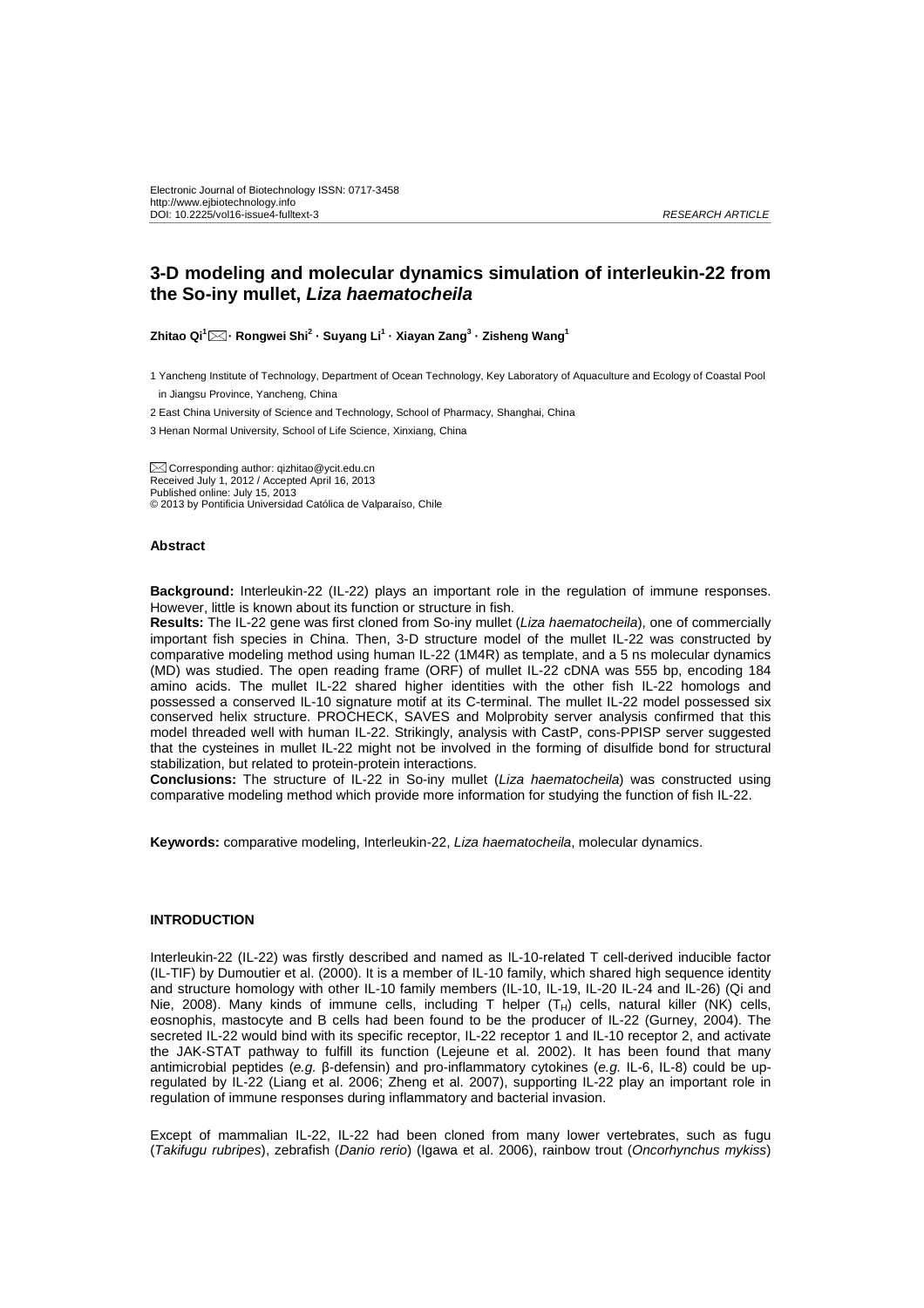Qi et al.

(Monte et al. 2011) and the amphibian Xenopus tropicalis (Qi and Nie, 2008). However, these researches mainly focused on the expression pattern of IL-22. The structure of IL-22 protein remains unstudied in any non-mammalian vertebrate.

So-iny mullet (Liza haematocheila) is an economically important fish in China, especially in Jiangsu Province. In 2011, the total yield of this species in Jiangsu province was about 50000 tons. Recently, we have cloned and sequenced the mullet IL-22 (GenBank accession number: JF960524) and analyzed its expression pattern during bacterial infection. Our previous studies confirmed that mullet IL-22, similar to mammalian IL-22, played some anti-inflammatory roles in bacterial infection. To further understand the properties and functions of the mullet IL-22, in this report we construct its 3-D structure based on comparative modeling method. Additionally, the molecular dynamics stimulation was also carried out at 300 K to reveal the stability of model of mullet IL-22.

## **MATERIALS AND METHODS**

#### **Software and server**

Computational studies were carried out on an Inspur, 12 GHz PC equipped with the Red hat 6.0 environment. Sequences alignment was performed using Clustal W (Thompson et al. 1994) and was decorated with Genedoc (Nicholas et al. 1997). Comparative modeling was generated using the SWISS-Model software. Molecular dynamics stimulation, energy minimization, and trajectory analysis were performed using GROMACS (Groningen Machine for Chemical Simulations) 4.5.5 (Van Der Spoel et al. 2005). The model was validated by PROCHECK (Laskoswki et al. 1993) and Molprobity (Davis et al. 2004). Protein visualization and superimposition was performed using DeepView software. Pairwise comparison of protein structures were done at Dali server. Pocket information for mullet IL-22 was predicted by CASTp (Dundas et al. 2006) and cons-PPISP (Chen and Zhou, 2005) to locate the binding-site amino acids.

## **Modeling of mullet IL-22**

The partial cDNA sequence of IL-22 of mullet was cloned by using degenerate primers and the full length of mullet IL-22 was obtained by RACE (5' and 3') method. The mullet IL-22 amino acid sequence was deduced using the Expasy translation tool. The signal peptide was predicted using SignalP 3.0 (Bendtsen et al. 2004) and was excluded from the model building. The mullet IL-22 except of signal peptide was used for template searching by GeneSilico Metaserver (Kurowski and Bujnicki, 2003), Pcons.net software (Wallner and Elofsson, 2005). Meanwhile, a sequence-structure comparison between the mullet IL-22 and template was also investigated using FUGUE (Find Homologs of Uncharacterized Gene Products Using Environment-specific substitution tables) program (Shi et al. 2001).

#### **Molecular dynamics stimulation**

MD simulations were conducted for the modeled system and crystal structure (PDB code: 1M4R) in explicit solvent using the GROMACS 4.5.5 package. The model and crystal structure were solvated by 6942 and 7679 water molecules in an octahedral box with edges that were 1.0 nm from the molecular boundary, respectively. To obtain a neutral system, three NA<sup> $\check{+}$ </sup> ions were added (charge +3.00) to the mullet IL-22 model (which has a net negative charge of -3.00). The solvated systems were then subjected to further energy minimizations (maximum number of steps: 4000) to remove steric conflicts between the protein and water molecules, using the steepest descent integrator. Convergence was achieved in the energy minimization when the maximum force was smaller than 1000 kJ mol<sup>-1</sup> nm<sup>-1</sup>. The energy-minimized models were subjected to position-restrained MD under NPT conditions, keeping the number of particles (N), the system pressure (P) and the temperature (T) constant. This was carried out for 100,000 steps for a total of 200 ps. The reference temperature for coupling (via Vrescale temperature coupling) was 300 K, and a pressure of 1 atm was maintained by the Parrinello– Rahman algorithm. Snapshots of the trajectory were taken every 1 ps. The final MD of 2,500,000 steps was carried out for 5,000 ps (5 ns) using the particle mesh Ewald (PME) electrostatics method under NPT conditions.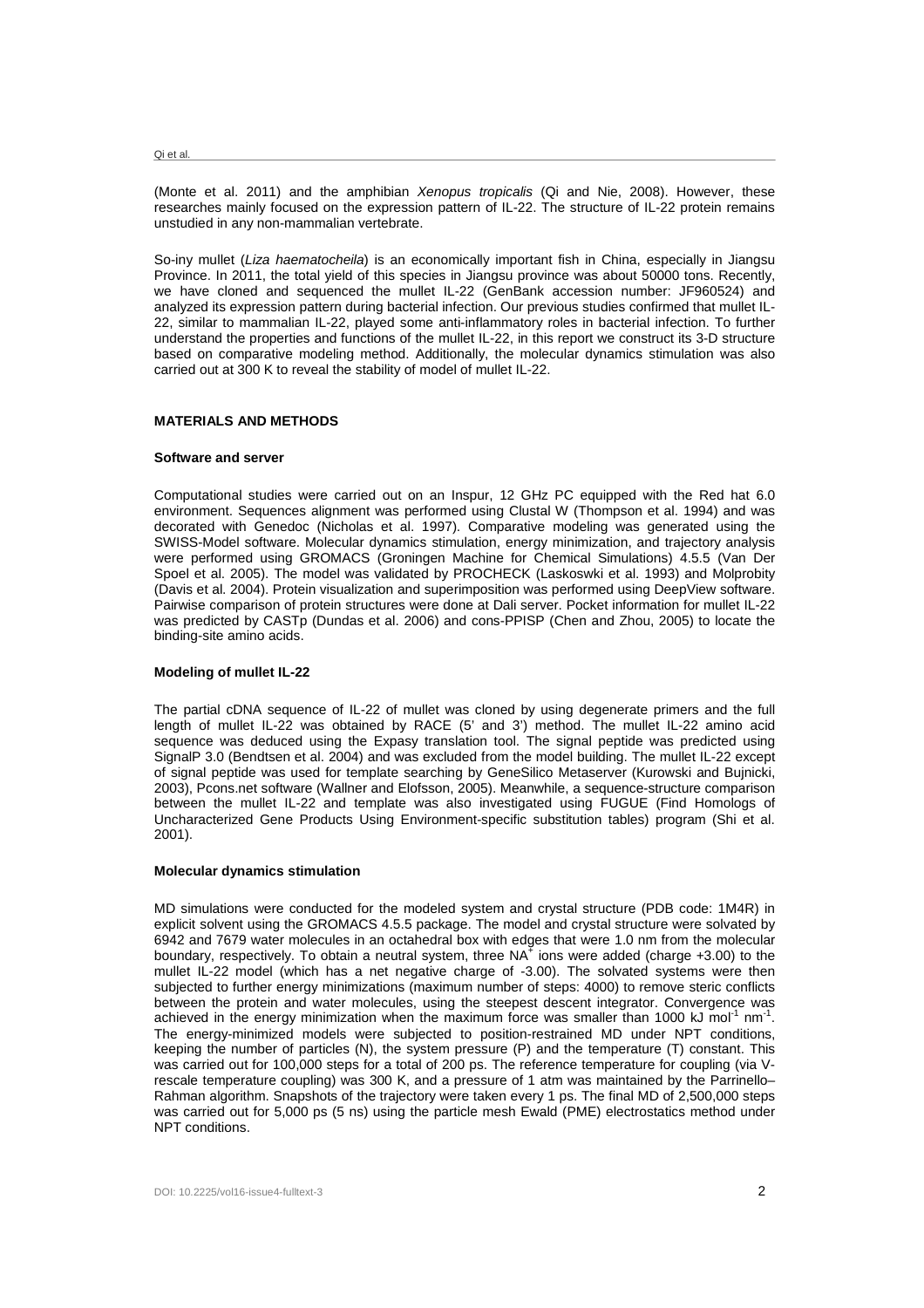# **RESULTS AND DISCUSSION**

# **Mullet IL-22 sequence analysis**

The obtained mullet IL-22 cDNA was 1070 bp in length and contained a 5' un-translated region (UTR) of 150 bp, an open reading frame (ORF) of 555 bp and a 3' UTR of 365 bp. There are six mRNA instability motifs (ATTTA) in the 3' UTR and a polyadenylation signal (AATAAA) at 14 bp upstream of the polyA tail. The mullet IL-22 cDNA was translated into 184 amino acids (aa) with a 36 aa signal peptide predicted using SignalP 3.0. Thus, the mature mullet IL-22 molecule was 148 aa. Multiple alignment of the mullet IL-22 with other known IL-22 molecules showed a reasonable level of conservation. The conserved IL-10 family signature (G-X2-KA-X2- [D,E]-X-D[ILV]-[FLY]-[FILMV]-X2- [ILMV][EKQR]) (Qi and Nie, 2008), was found at the 3' end of the molecules. The phylogenetic tree analysis showed that the mullet IL-22 clustered well with teleost IL-22 (data not shown). All these analyses confirmed the sequence we obtained was exactly the IL-22 homologue. Meanwhile, the mullet IL-22 shared 22.5% identity and 50.5% similarity with human IL-22 which suggested that the human IL-22 could be used as template for constructing the 3-D structure of mullet IL-22 by comparative modeling method (Sali and Blundell, 1993).

# **Model building**

The model of mullet IL-22 was performed using comparative modeling method. By using sequence comparison and functionally conserved domain search methods, the human IL-22 crystal structure (PDB code: 1M4R) at 2.0 Å resolution (Nagem et al. 2002) was evaluated as the best template for<br>modeling. The Pdbblast, FFA3 and Sp<sup>3</sup> program showed that the mullet IL-22 shared ~28% identity with 1M4R. In FUGUE analysis, the top Z-score against the cut-off score (Z-score  $> 6.0$ ) was considered to be the best template for modeling. Our result showed that mullet IL-22 shared the highest Z-Score of 16.64 with 1M4R, followed by 2ILK (Homo sapiens IL-10) with a Z-score of 16.25. Those results confirmed that the 1M4R could be used as template for modeling mullet IL-22.

The secondary structure of the mullet IL-22 amino acid sequence was predicted by PSIPRED (McGuffin et al. 2000). The PSIPRED verified the helices, coils and strands by calculating hydrogenbond energies and main chain dihedral angles. The result showed that the mullet IL-22 contained the six conserved α-helices structures, similar to the structure of human IL-22. The comparison of 2-D structure between mullet IL-22 and human IL-22 also confirmed that the human IL-22 (1M4R) was a good choice for using as template (Figure 1).

#### **Validation of mullet IL-22 model**

To validate the mullet IL-22 model, a Ramachandran plot was drawn by PROCHECK. The result showed that the phi-psi angles of 88.2% (105/134) of the residues were in favored regions, 7.6% (9/134) were in additionally allowed regions, 4.2% (5/134) were in generously allowed regions, and no residue was in the disallowed regions (Figure 2a). Pairwise structural alignment was performed in the Dali server (Holm and Sander, 1995) and the result showed the highest Z-score value (23.9) between the mullet IL-22 model and 1M4R. The model of mullet IL-22 was also checked in SAVES server. The verifying 3-D analysis showed that 71.54% of the residues had an averaged 3D-1D score of >0.2. ERRAT program showed the overall quality factor of mullet IL-22 model were 97.521 (a value of ~95% shows high resolution) (Figure 2b). All those results indicated that the mullet IL-22 protein model was valid. The MolProbity server predicted that residues with bad bonds were 0%, residues with bad angles were <0.1%, Cβ deviations >0.25 Å was 0%, and ramachandran favoured residues were >98%, which further confirmed the reliability of mullet IL-22 model.

The homology model of mullet IL-22 was compatible with the six  $\alpha$ -helices model of the human monomer (Figure 3a). The overlaying of mullet and human IL-22 showed that there were low deviations between the mullet and human IL-22. The helix A, C and E is shorter, while the AB and DE loop is longer in mullet IL-22 (Figure 3b).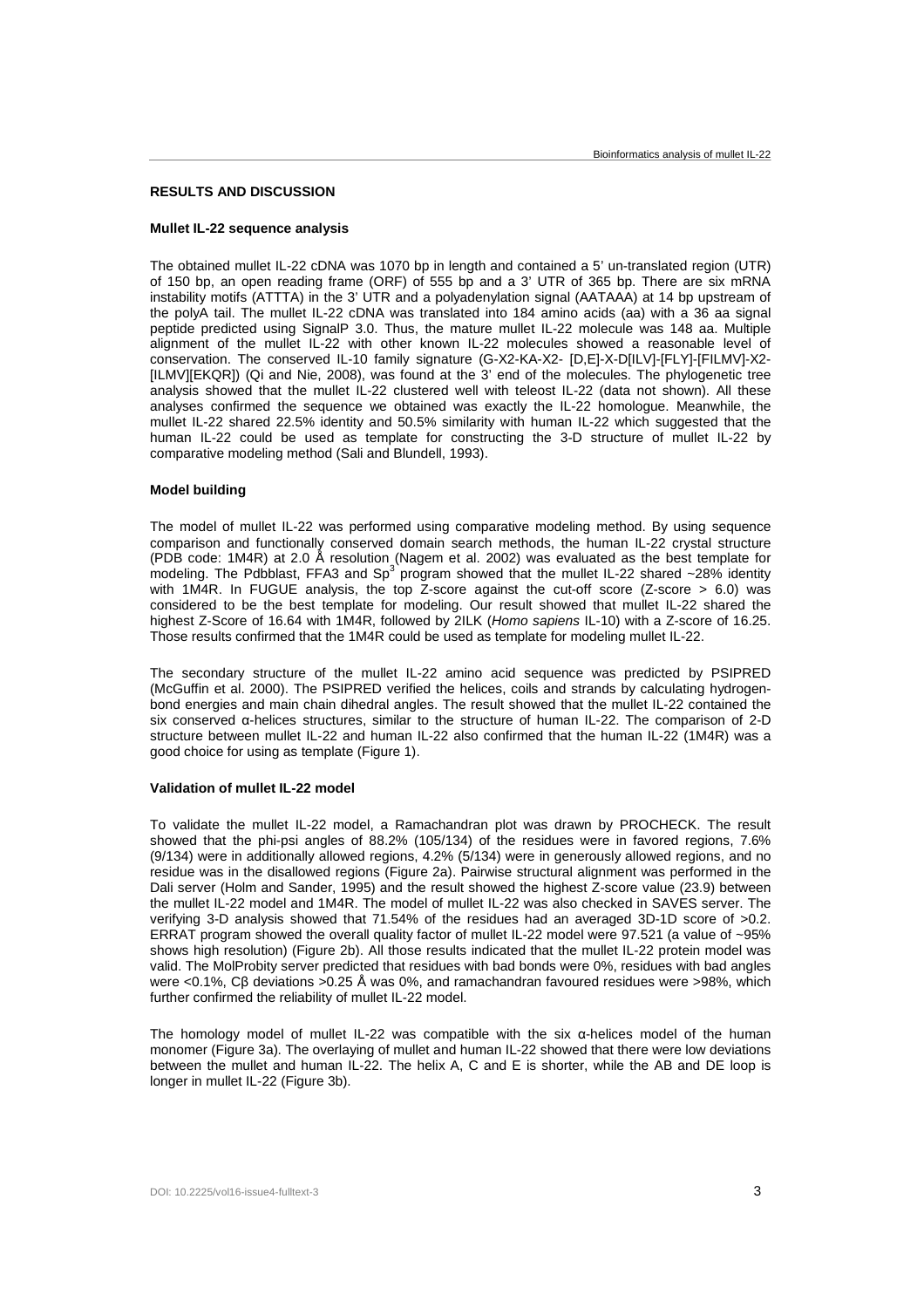Qi et al.

#### **Molecular dynamics simulation**

The stability and properties of the structure of the homolog was studied by explicit solvent MD stimulation. The root mean square deviation (RMSD) analysis not only reflects the change of protein backbone versus simulation time, but also indicates the divergence of two structures. The RMSD of homolog became stable at 2.5 ns. The RMSD values of human IL-22 and mullet IL-22 were 0.19 nm and 0.25 nm, and their standard deviations were 0.028 nm and 0.039 nm, respectively (Figure 4). This result indicated that an accepted structure was obtained by the simulation and it was reliable for further analyses.

The root mean square fluctuation (RMSF) reflects the mobility of a certain residue around its mean position, which is another tool for studying the dynamics stability of the system (Cheng et al. 2012). The mean RMSFs of human IL-22 and mullet IL-22 were 0.115 nm and 0.127 nm, and their standard deviations were 0.04 nm and 0.05 nm, respectively. Although there are some deviations among the trajectories, those data suggest that minute fluctuations highlighted the reliability of the structure (Figure 5).

Using the CASTp server, 27 pockets were predicted in the mullet IL-22. The largest pocket was formed by the amino acids in loop AB, and helix F with 225.4 areas and 214 volumes. Results of the 1M4R analyzed using CASTp server showed that there were 20 pockets in 1M4R and the largest pocket was formed by the amino acids in helix A, loop AB and helix F with 591.5 areas and 713.4 volumes. These analysis indicated these pockets might be the domain for protein interactions (Jones and Thornton, 1996). Interestingly, the cysteine residues that found in mullet and human IL-22 were predicted to form the pockets (Figure 6a, b). Further analysis in cons-PPISP server showed that these cysteine residues all occurred in the clusters that may take part in the protein interaction. These data suggested those cysteine residues might not be involved in the forming of disulfide bond.

# **CONCLUDING REMARKS**

IL-22, one of members of IL-10 family, play a crucial role in regulation of immune response, especially in pro-inflammation. In this study, the obtained mullet IL-22 shared higher identities with its homologs from other fish species and possessed the IL-10 signature motif at its C-terminal. The 3-D modeling data showed that mullet IL-10 showed some structural differences from human IL-10, especially the cysteine residues. Further studies showed that the cysteine residues in mullet did not form any significant bonds involved in structural stabilization, but was related to protein-receptor interaction. So we speculated that the cysteine residues in higher vertebrates were formed by mutation during the evolution. Further studies are required to investigate those results.

**Financial support:** This work was supported by the supported by the Project from the Natural Science Foundation of Jiangsu Province (BK2011418), the Natural Science Foundation of the Jiangsu Higher Education Institutions of China (10KJB24001), and the Foundation for Talent Recruitment of Yancheng Institute of Technology (XKR2011007).

### **REFERENCES**

- BENDTSEN, J.D.; NIELSEN, H.; HEIJNE, G.V. and BRUNAK, S. (2004). Improved prediction of signal peptides: SignalP 3.0. Journal of Molecular Biology, vol. 340, no. 4, p. 783-795. **[CrossRef]**
- CHEN, H.L. and ZHOU, H.X. (2005). Prediction of interface residues in protein-protein complexes by a consensus neural network method: Test against NMR data. Proteins: Structure, Function and Bioinformatics, vol. 61, no. 1, p. 21-35. **[CrossRef]**
- CHENG, W.Y.; CHEN, J.Z.; LIANG, Z.Q.; LI, G.H.; YI, C.H.; WANG, W. and WANG, K.Y. (2012). A computational analysis of interaction mechanisms of peptide and non-peptide inhibitors with MDMX based on molecular dynamics simulation. Computational and Theoretical Chemistry, vol. 984, p. 43-50. **[CrossRef]**
- DAVIS, I.W.; MURRAY, L.W.; RICHARDSON, J.S. and RICHARDSON, D.C. (2004). MolProbity: Structure validation and all-atom contact analysis for nucleic acids and their complexes. Nucleic Acids Research, vol. 32, no. 2, p. 615-619. **[CrossRef]**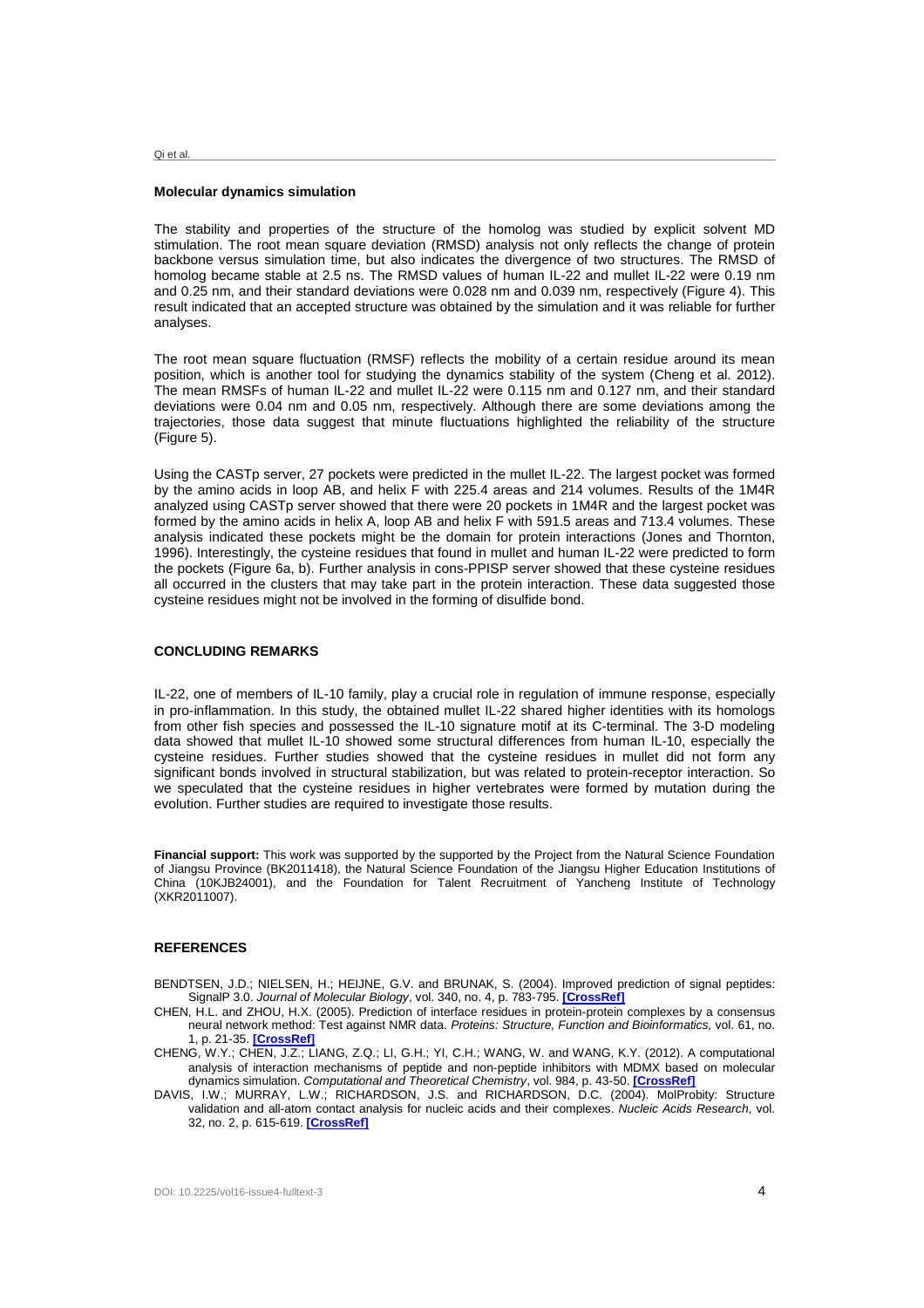- DUMOUTIER, L.; LOUAHED, J. and RENAULD, J.C. (2000). Cloning and characterization of IL-10-related T cell derived inducible factor (IL-TIF), a novel cytokine structurally related to IL-10 and inducible by IL-19. Journal of Immunology, vol. 164, no. 4, p. 1814-1819.
- DUNDAS, J.; OUYANG, Z.; TSENG, J.; BINKOWSKI, A.; TURPAZ, Y. and LIANG, J. (2006). CASTp: Computed atlas of surface topography of proteins with structural and topographical mapping of functionally annotated residues. Nucleic Acids Research, vol. 34, no. 2, p. 116-118. **[CrossRef]**
- GURNEY, A.L. (2004). IL-22, a Th1 cytokine that targets the pancreas and select other peripheral tissues. International Immunopharmacology, vol. 4, no. 5, p. 669-677. **[CrossRef]**
- HOLM, L. and SANDER, C. (1995). Dali: A network tool for protein structure comparison. Trends in Biochemical Sciences, vol. 20, no. 11, p. 478-480. **[CrossRef]**
- IGAWA, D.; SAKAI, M. and SAVAN, R. (2006). An unexpected discovery of two interferon gamma-like genes along with interleukin (IL)-22 and -26 from teleost: IL-22 and -26 genes have been described for the first time outside mammals. Molecular Immunology, vol. 43, no. 7, p. 999-1009. **[CrossRef]**
- JONES, S. and THORNTON, J.M. (1996). Principles of protein-protein interactions. Proceedings of the National Academy of Sciences of the United States of America, vol. 93, no. 1, p. 13-20. **[CrossRef]**
- KUROWSKI, M.A. and BUJNICKI, J.M. (2003). GeneSilico protein structure prediction meta-server. Nucleic Acids Research, vol. 31, no. 13, p. 3305-3307. **[CrossRef]**
- LASKOSWKI, R.A.; MACARTHUR, M.W.; MOSS, D.S. and THORNTON, J.M. (1993). PROCHECK: A program to check the stereo chemical quality of protein structures. Journal of Applied Crystallography, vol. 26, no. 2, p. 283-291. **[CrossRef]**
- LEJEUNE, D.; DUMOUTIER, L.; CONSTANTINESCU, S.; KRUIJER, W.; SCHURINGA, J.J. and RENAULD, J.C. (2002). Interleukin-22 (IL-22) activates the JAK/STAT, ERK, JNK and p38 MAP kinase pathways in a rat hepatoma cell line: Pathways that are shared with and distinct from IL-10. Journal of Biological Chemistry, vol. 277, no. 37, p. 33676-33682. **[CrossRef]**
- LIANG, S.C.; TAN, X.Y.; LUXENBERG, D.P.; KARIM, R.; DUNUSSI-JOANNOPOULOS, K.; COLLINS, M. and FOUSER, L.A. (2006). Interleukin (IL) -22 and IL-17 are coexpressed by Th17 cells and cooperatively enhance expression of antimicrobial peptides. Journal of Experimental Medicine, vol. 203, no. 10, p. 2271-2279. **[CrossRef]**
- MCGUFFIN, L.J.; BRYSON, K. and JONES, D.T. (2000). The PSIPRED protein structure prediction server. Bioinformatics, vol. 16, no. 4, p. 404-405. **[CrossRef]**
- MONTE, M.M.; ZOU, J.; WANG, T.H.; CARRINGTON, A. and SECOMBERS, C.J. (2011). Cloning, expression analysis and bioactivity studies of rainbow trout (Oncorhynchus mykiss) interleukin-22. Cytokine, vol. 55, no. 1, p. 62-73. **[CrossRef]**
- NAGEM, R.A.P.; COLAU, D.; DUMOUTIER, L.; RENAULD, J.C.; OGATA, C. and POLIKARPOV, I. (2002). Crystal structure of recombinant human interleukin-22. Structure, vol. 10, no. 8, p. 1051-1062. **[CrossRef]**
- NICHOLAS, K.B.; NICHOLAS, H.B.J. and DEERFIELD, D.W.II. (1997). GeneDoc: Analysis and visualization of genetic variation. EMBNEW NEWS, vol. 4, p. 14.
- QI, Z.T. and NIE, P. (2008). Comparative study and expression analysis of the interferon gamma gene locus cytokines in Xenopus tropicalis. Immunogenetics, vol. 60, no. 11, p. 699-710. **[CrossRef]**
- SALI, A. and BLUNDELL, T.L. (1993). Comparative protein modeling by satisfaction of spatial restraints. Journal of Molecular Biology, vol. 234, no. 3, p. 779-815. **[CrossRef]**
- SHI, J.; BLUNDELL, T.L. and MIZUGUCHI, K. (2001). FUGUE: Sequence-structure homology recognition using environment-specific substitution tables and structure-dependent gap penalties. Journal of Molecular Biology, vol. 310, no. 1, p. 243-257. **[CrossRef]**
- THOMPSON, J.D.; HIGGINS, D.G. and GIBSON, T.J. (1994). Clustal W: Improving the sensitivity of progressive multiple sequence alignment through sequence weighting, position-specific gap penalties and weight matrix choice. Nucleic Acids Research, vol. 22, no. 22, p. 4673-4680. **[CrossRef]**
- VAN DER SPOEL, D.; LINDAHL, E.; HESS, B.; GROENHOF, G.; MARK, A.E. and BERENDSEN, H.J.C. (2005). GROMACS: Fast, flexible and free. Journal of Computational Chemistry, vol. 26, no. 16, p. 1701-1718. **[CrossRef]**

WALLNER, B. and ELOFSSON, A. (2005). Pcons5: Combining consensus, structural evaluation and fold recognition scores. Bioinformatics, vol. 21, no. 23, p. 4248-4254. **[CrossRef]**

ZHENG, Y.; DANILENKO, D.M.; VALDEZ, P.; KASMAN, I.; EASTHAM-ANDERSON, J.; WU, J.F. and OUYANG, W.J. (2007). Interleukin-22, a Th17 cytokine, mediates IL-23-induced dermal inflammation and acanthosis. Nature, vol. 445, no. 7128, p. 648-651. **[CrossRef]**

# **How to reference this article:**

.

QI, Z.; SHI, R.; LI, S.; ZANG, X. and WANG, Z. (2013). 3-D modeling and molecular dynamics simulation of interleukin-22 from the So-iny mullet, Liza haematocheila. Electronic Journal of Biotechnology, vol. 16, no. 4. http://dx.doi.org/10.2225/vol16-issue4-fulltext-3

DOI: 10.2225/vol16-issue4-fulltext-3  $\overline{5}$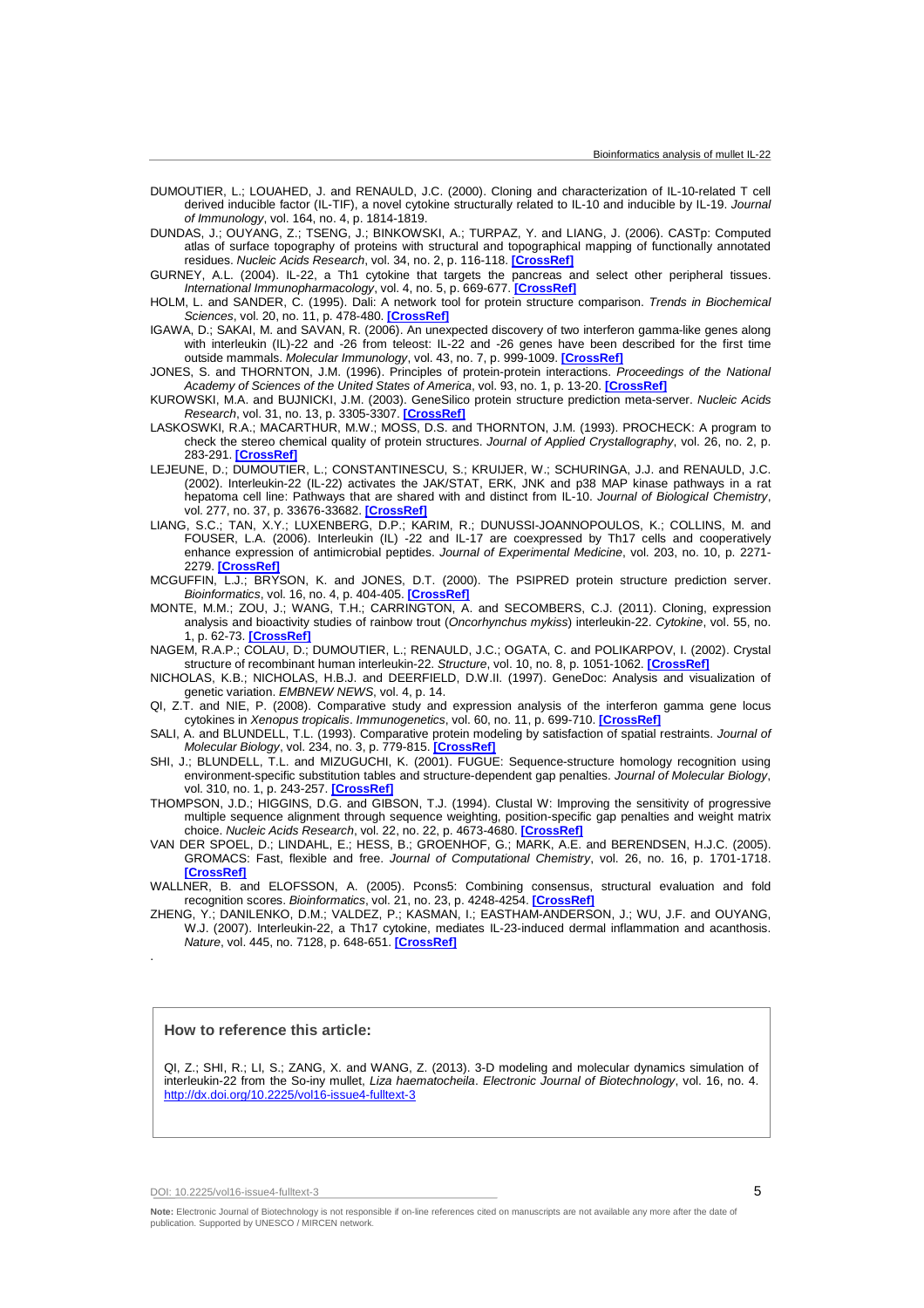Qi et al.

# **Figures**



**Fig. 1 Secondary structure of mullet IL-22 predicated using PSIPRED.** H denotes a helical region and C denotes a coil region.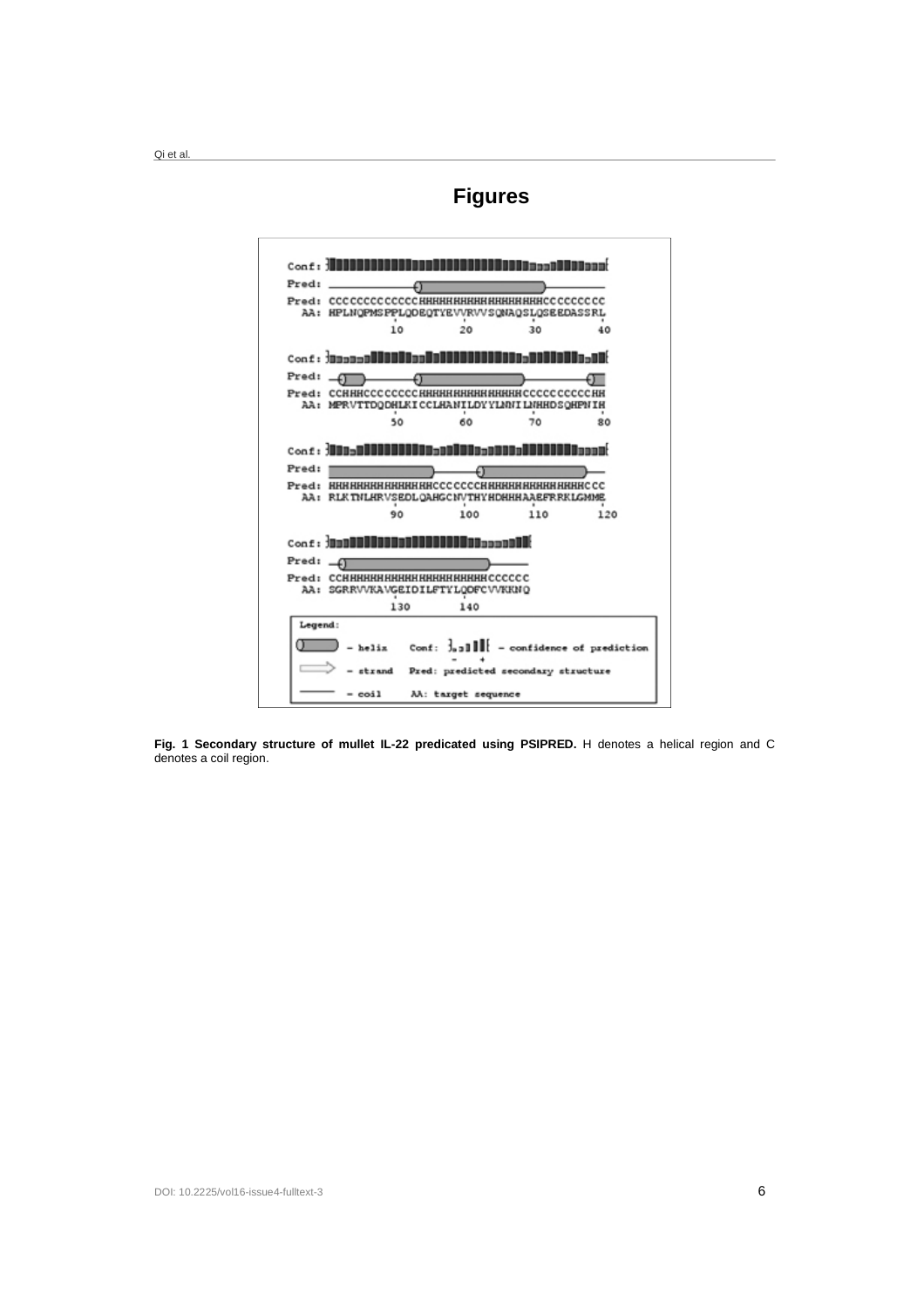

**Fig. 2 Validation of mullet IL-22 model.** (a) Ramachandran plot of the mullet IL-22 model. The plot was calculated using PROCHECK program. (b) The overall quality factor of mullet IL-22 model checked with ERRAT program.



**Fig. 3 3-D structure of mullet IL-22 (a) and superimposition of the mullet IL-22 model onto the template (human IL-22, PDB ID: 1M4R) (b).** The mullet IL-22 is shown in red and the template are shown in white.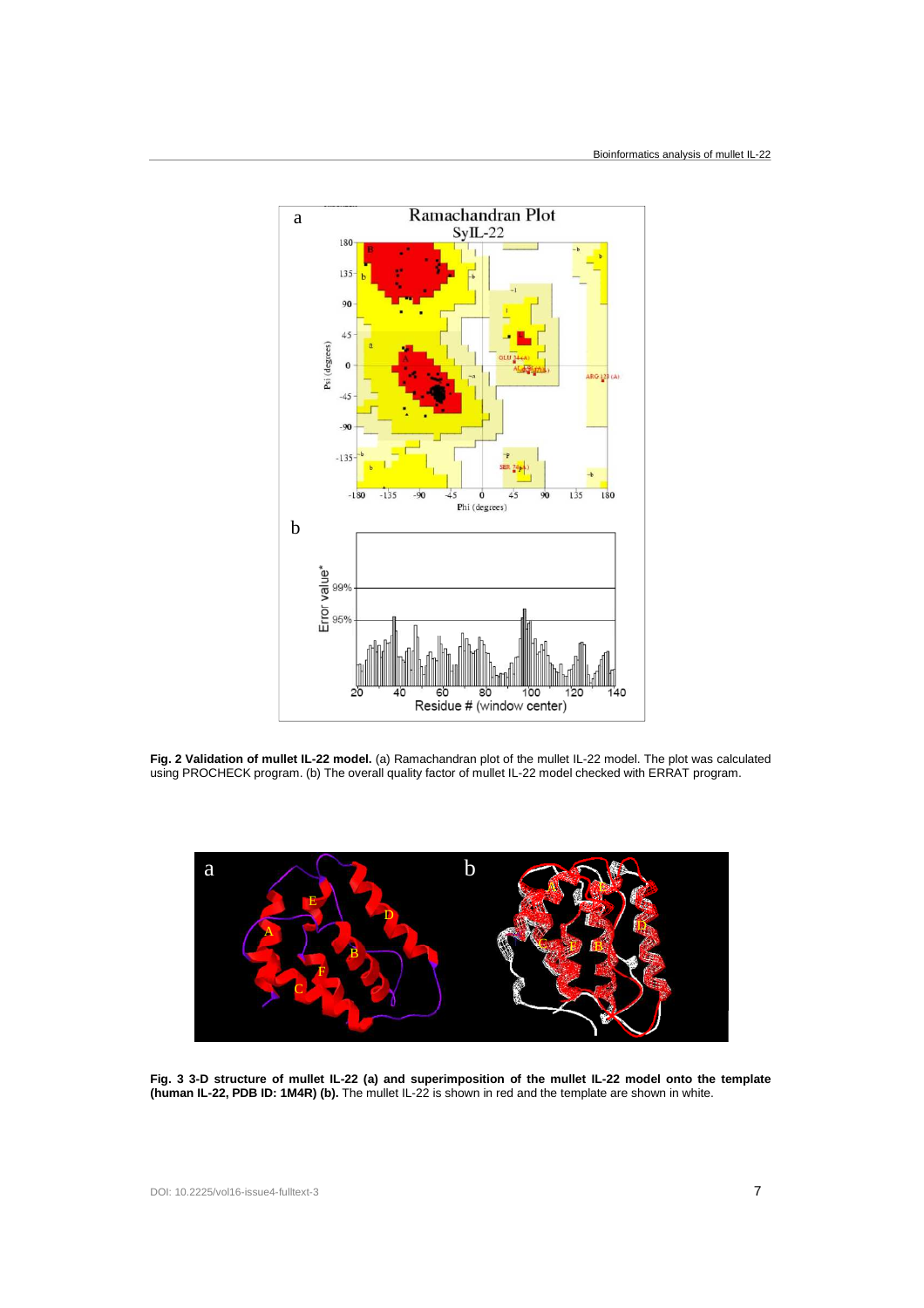

**Fig. 4 Comparison of the root mean square deviations (RMSDs) between human and mullet IL-22 versus simulation time.** The RMSDs of the Cα backbone atoms in human and mullet are shown in black and red, respectively.



**Fig. 5 Comparison of the root mean square fluctuations (RMSFs) of human and mullet IL-22.** The RMSFs of the Cα backbone atoms in human and mullet IL-22 are shown in black and red, respectively.